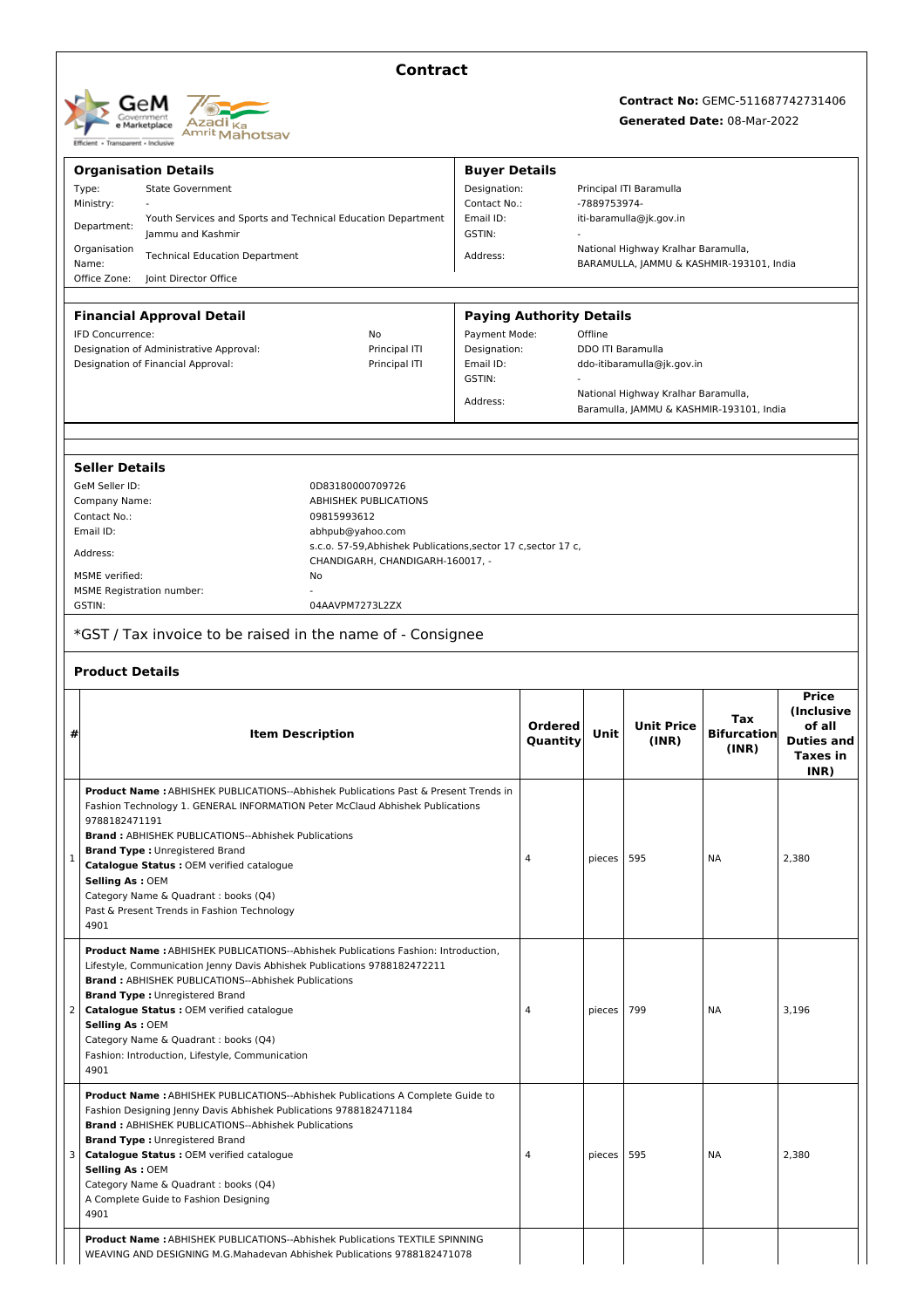| $\overline{4}$ | <b>Brand: ABHISHEK PUBLICATIONS--Abhishek Publications</b><br><b>Brand Type: Unregistered Brand</b><br>Catalogue Status : OEM verified catalogue<br><b>Selling As: OEM</b><br>Category Name & Quadrant : books (Q4)<br>TEXTILE SPINNING WEAVING AND DESIGNING<br>4901                                                                                                                                                                                             |                                                                                                                                                                         |  |              | 699        |                | <b>NA</b>                                         | 1,398                          |
|----------------|-------------------------------------------------------------------------------------------------------------------------------------------------------------------------------------------------------------------------------------------------------------------------------------------------------------------------------------------------------------------------------------------------------------------------------------------------------------------|-------------------------------------------------------------------------------------------------------------------------------------------------------------------------|--|--------------|------------|----------------|---------------------------------------------------|--------------------------------|
| 5              | <b>Product Name:</b> ABHISHEK PUBLICATIONS--Abhishek Publications Handbook of Weaving<br>W.S.Murphy Abhishek Publications 9788185733746<br><b>Brand: ABHISHEK PUBLICATIONS--Abhishek Publications</b><br><b>Brand Type: Unregistered Brand</b><br>2<br>Catalogue Status : OEM verified catalogue<br><b>Selling As: OEM</b><br>Category Name & Quadrant : books (Q4)<br>Handbook of Weaving<br>4901                                                                |                                                                                                                                                                         |  | pieces 1,050 |            |                | ΝA                                                | 2,100                          |
| 6              | <b>Product Name: ABHISHEK PUBLICATIONS--Abhishek Publications Weaving Preparation</b><br>Technology Dr .N Gokerneshan Abhishek Publications 9788182472341<br><b>Brand: ABHISHEK PUBLICATIONS--Abhishek Publications</b><br><b>Brand Type: Unregistered Brand</b><br>Catalogue Status : OEM verified catalogue<br><b>Selling As: OEM</b><br>Category Name & Quadrant : books (Q4)<br><b>Weaving Preparation Technology</b>                                         |                                                                                                                                                                         |  | pieces       | 699        |                | <b>NA</b>                                         | 1,398                          |
| 7<br>4901      | 4901<br><b>Product Name:</b> ABHISHEK PUBLICATIONS--Abhishek Publications Modern Weaving<br>Technology 1. GENERAL INFORMATION J.K.Arora Abhishek Publications 9788185733414<br><b>Brand: ABHISHEK PUBLICATIONS--Abhishek Publications</b><br><b>Brand Type: Unregistered Brand</b><br>Catalogue Status : OEM verified catalogue<br>2<br>pieces 1,099<br><b>NA</b><br><b>Selling As: OEM</b><br>Category Name & Quadrant : books (Q4)<br>Modern Weaving Technology |                                                                                                                                                                         |  |              |            | 2,198          |                                                   |                                |
|                |                                                                                                                                                                                                                                                                                                                                                                                                                                                                   |                                                                                                                                                                         |  |              |            |                |                                                   | 15,050                         |
|                | Total Order Value (in INR)                                                                                                                                                                                                                                                                                                                                                                                                                                        |                                                                                                                                                                         |  |              |            |                |                                                   |                                |
|                |                                                                                                                                                                                                                                                                                                                                                                                                                                                                   |                                                                                                                                                                         |  |              |            |                |                                                   |                                |
|                |                                                                                                                                                                                                                                                                                                                                                                                                                                                                   |                                                                                                                                                                         |  |              |            |                |                                                   |                                |
|                | <b>Consignee Detail</b><br>S.No Consignee                                                                                                                                                                                                                                                                                                                                                                                                                         | Item                                                                                                                                                                    |  |              | Lot<br>No. |                | <b>Delivery</b><br><b>Quantity Start</b><br>After | <b>Delivery</b><br>To Be<br>Вy |
|                |                                                                                                                                                                                                                                                                                                                                                                                                                                                                   | ABHISHEK PUBLICATIONS--Abhishek Publications Past & Present Trends in<br>Fashion Technology 1. GENERAL INFORMATION Peter McClaud Abhishek<br>Publications 9788182471191 |  |              |            | 4              | 08-Mar-<br>2022                                   | 23-Mar-2022                    |
|                | Designation: Principal ITI<br>Baramulla<br>Email ID: iti-                                                                                                                                                                                                                                                                                                                                                                                                         | ABHISHEK PUBLICATIONS--Abhishek Publications Fashion: Introduction, Lifestyle,<br>Communication Jenny Davis Abhishek Publications 9788182472211                         |  |              |            | 4              | 08-Mar-<br>2022                                   | 23-Mar-2022                    |
| 1              | baramulla@jk.gov.in<br>Contact: -7889753974-<br>GSTIN: -                                                                                                                                                                                                                                                                                                                                                                                                          | ABHISHEK PUBLICATIONS--Abhishek Publications TEXTILE SPINNING WEAVING<br>AND DESIGNING M.G.Mahadevan Abhishek Publications 9788182471078                                |  |              |            | $\overline{2}$ | 08-Mar-<br>2022                                   | 23-Mar-2022                    |
|                | Address: National Highway<br>Kralhar Baramulla,                                                                                                                                                                                                                                                                                                                                                                                                                   | ABHISHEK PUBLICATIONS--Abhishek Publications Handbook of Weaving<br>W.S.Murphy Abhishek Publications 9788185733746                                                      |  |              |            | 2              | 08-Mar-<br>2022                                   | Completed<br>23-Mar-2022       |
|                | BARAMULLA, JAMMU &<br>KASHMIR-193101, India                                                                                                                                                                                                                                                                                                                                                                                                                       | ABHISHEK PUBLICATIONS--Abhishek Publications Weaving Preparation<br>Technology Dr .N Gokerneshan Abhishek Publications 9788182472341                                    |  |              |            | 2              | $08-Mar-$<br>2022                                 | 23-Mar-2022                    |
|                |                                                                                                                                                                                                                                                                                                                                                                                                                                                                   | ABHISHEK PUBLICATIONS--Abhishek Publications Modern Weaving Technology 1.<br>GENERAL INFORMATION J.K.Arora Abhishek Publications 9788185733414                          |  |              |            | 2              | 08-Mar-<br>2022                                   | 23-Mar-2022                    |

**Technology 1. GENERAL INFORMATION Peter McClaud Abhishek Publications 9788182471191**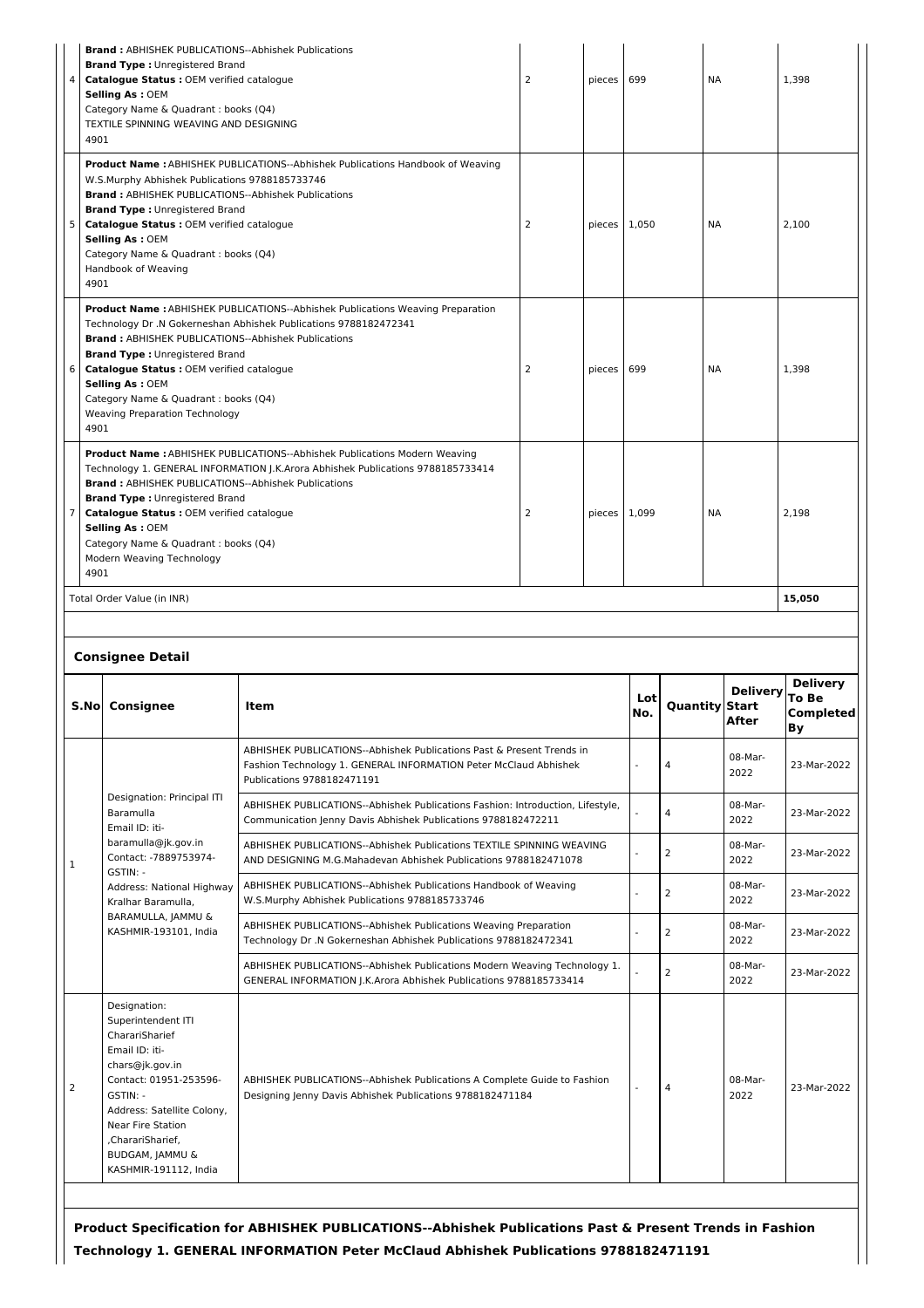| <b>Specification</b>        | <b>Sub-Spec</b>                                                   | Value                                                                                                                                                                                                                                                                                                                                                                                                                                                                                                                                                                                                                                                                      |
|-----------------------------|-------------------------------------------------------------------|----------------------------------------------------------------------------------------------------------------------------------------------------------------------------------------------------------------------------------------------------------------------------------------------------------------------------------------------------------------------------------------------------------------------------------------------------------------------------------------------------------------------------------------------------------------------------------------------------------------------------------------------------------------------------|
|                             | Type of cover                                                     | hard cover                                                                                                                                                                                                                                                                                                                                                                                                                                                                                                                                                                                                                                                                 |
|                             | Number of<br>pages                                                | 208                                                                                                                                                                                                                                                                                                                                                                                                                                                                                                                                                                                                                                                                        |
|                             | Length of the<br>book(in mm)                                      | 221                                                                                                                                                                                                                                                                                                                                                                                                                                                                                                                                                                                                                                                                        |
| Physical<br>Characteristics | Width of the<br>book(in mm)                                       | 145                                                                                                                                                                                                                                                                                                                                                                                                                                                                                                                                                                                                                                                                        |
|                             | Height of the<br>book(in mm)                                      | 15                                                                                                                                                                                                                                                                                                                                                                                                                                                                                                                                                                                                                                                                         |
|                             | Weight of the<br>book(in kg)                                      | 0.355                                                                                                                                                                                                                                                                                                                                                                                                                                                                                                                                                                                                                                                                      |
|                             | Number of<br>printing colours                                     | $\overline{2}$                                                                                                                                                                                                                                                                                                                                                                                                                                                                                                                                                                                                                                                             |
|                             | Segment/Genre                                                     | Fashion & Lifestyle                                                                                                                                                                                                                                                                                                                                                                                                                                                                                                                                                                                                                                                        |
|                             | Category<br>(Hint:electrical<br>engineering)                      | Peter McClaud                                                                                                                                                                                                                                                                                                                                                                                                                                                                                                                                                                                                                                                              |
| Type                        | Subcategory<br>(Hint:power<br>system)                             | fashion technology                                                                                                                                                                                                                                                                                                                                                                                                                                                                                                                                                                                                                                                         |
|                             | Volume<br>Number                                                  | $\mathbf{1}$                                                                                                                                                                                                                                                                                                                                                                                                                                                                                                                                                                                                                                                               |
| Language                    | Language                                                          | English                                                                                                                                                                                                                                                                                                                                                                                                                                                                                                                                                                                                                                                                    |
|                             | Description<br>about the book                                     | the book in your hands presents a genuine attempt to make the reader aware of not only the current fashion trends, but takes<br>the reader through a detailed history of fashion and how the modern day fashion evolved. Mostly, people find the glamorous<br>world of fashion as awesome. Most would agree that they are fascinated by the world of fashion at some point or the another in<br>life.the book not only tries to answer all these questions but also makes the user aware fo a number of aspects of the world of<br>fashion. Even the technological aspects such as sticking and computer aided designing are presented in a logical manner in the<br>book. |
|                             | Publisher                                                         | <b>Abhishek Publications</b>                                                                                                                                                                                                                                                                                                                                                                                                                                                                                                                                                                                                                                               |
|                             | Title                                                             | Past & Present Trends in Fashion Technology 1. GENERAL INFORMATION                                                                                                                                                                                                                                                                                                                                                                                                                                                                                                                                                                                                         |
| Publication                 | Subtitle                                                          | <b>NA</b>                                                                                                                                                                                                                                                                                                                                                                                                                                                                                                                                                                                                                                                                  |
| Details                     | Author                                                            | Peter McClaud                                                                                                                                                                                                                                                                                                                                                                                                                                                                                                                                                                                                                                                              |
|                             | Edition                                                           | 2013                                                                                                                                                                                                                                                                                                                                                                                                                                                                                                                                                                                                                                                                       |
|                             | Date of<br>publishing                                             | 05-05-2013                                                                                                                                                                                                                                                                                                                                                                                                                                                                                                                                                                                                                                                                 |
|                             | Date of release                                                   | 25-05-2013                                                                                                                                                                                                                                                                                                                                                                                                                                                                                                                                                                                                                                                                 |
|                             | Country of<br>origin                                              | India                                                                                                                                                                                                                                                                                                                                                                                                                                                                                                                                                                                                                                                                      |
| Certification               | <b>ISBN Number</b><br>(Write "0" if<br>ISBN is not<br>applicable) | 9788182471191                                                                                                                                                                                                                                                                                                                                                                                                                                                                                                                                                                                                                                                              |
|                             | <b>BIC Code</b><br>(Write "0" if BIC<br>code not<br>applicable)   | $\pmb{0}$                                                                                                                                                                                                                                                                                                                                                                                                                                                                                                                                                                                                                                                                  |
|                             |                                                                   |                                                                                                                                                                                                                                                                                                                                                                                                                                                                                                                                                                                                                                                                            |
|                             |                                                                   |                                                                                                                                                                                                                                                                                                                                                                                                                                                                                                                                                                                                                                                                            |
|                             |                                                                   |                                                                                                                                                                                                                                                                                                                                                                                                                                                                                                                                                                                                                                                                            |
|                             |                                                                   |                                                                                                                                                                                                                                                                                                                                                                                                                                                                                                                                                                                                                                                                            |
|                             |                                                                   | Product Specification for ABHISHEK PUBLICATIONS--Abhishek Publications Fashion: Introduction, Lifestyle,<br>Communication Jenny Davis Abhishek Publications 9788182472211                                                                                                                                                                                                                                                                                                                                                                                                                                                                                                  |
| Specification               | Sub-Spec                                                          | Value                                                                                                                                                                                                                                                                                                                                                                                                                                                                                                                                                                                                                                                                      |
|                             |                                                                   |                                                                                                                                                                                                                                                                                                                                                                                                                                                                                                                                                                                                                                                                            |

| Type of cover      | hard cover |
|--------------------|------------|
| Number of<br>pages | 282        |
| Length of the      |            |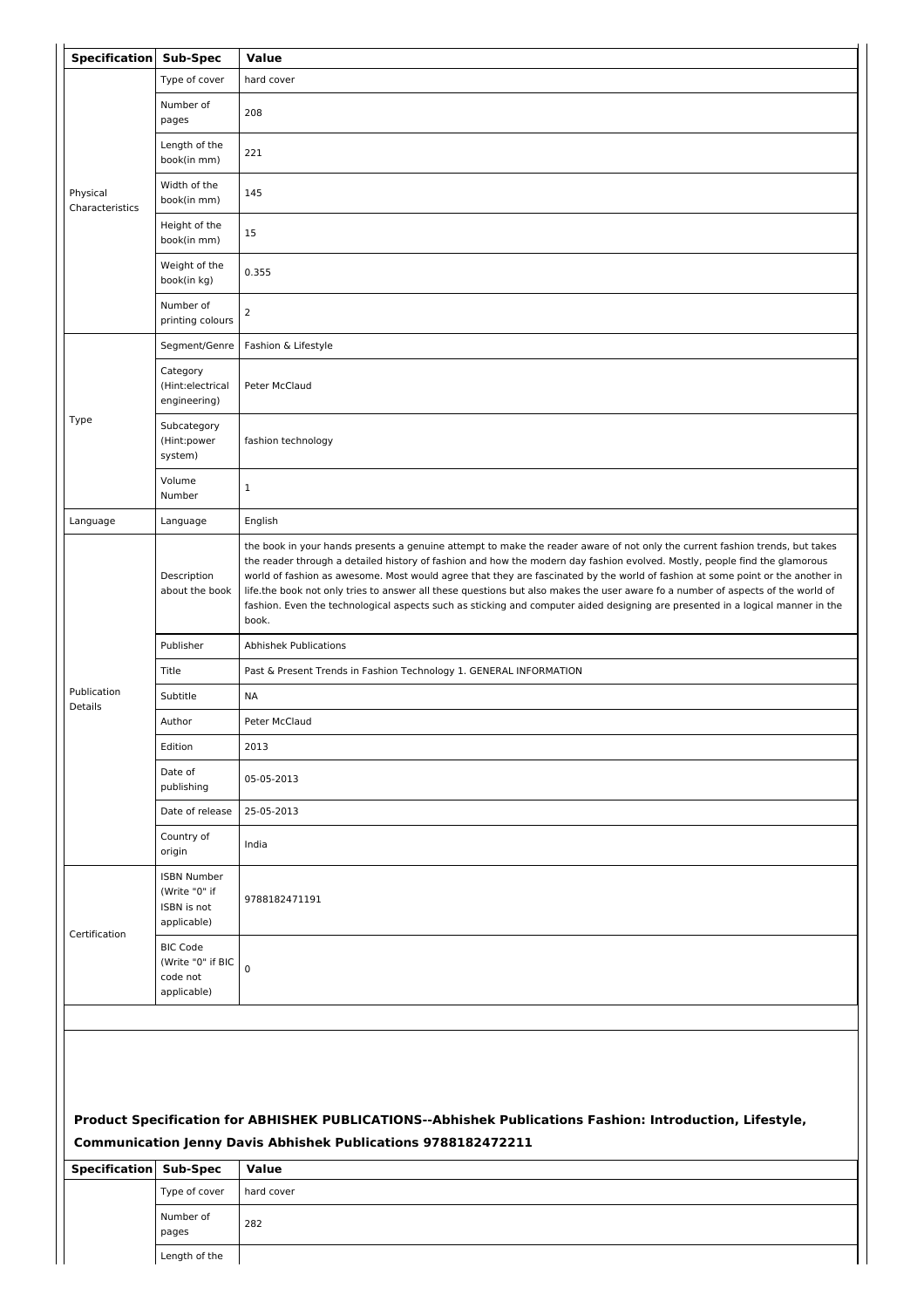|                             | book(in mm)                                                       | 225                                                                                                                                                                                                                                                                                                                                                                                                                                                     |
|-----------------------------|-------------------------------------------------------------------|---------------------------------------------------------------------------------------------------------------------------------------------------------------------------------------------------------------------------------------------------------------------------------------------------------------------------------------------------------------------------------------------------------------------------------------------------------|
| Physical<br>Characteristics | Width of the<br>book(in mm)                                       | 145                                                                                                                                                                                                                                                                                                                                                                                                                                                     |
|                             | Height of the<br>book(in mm)                                      | 20                                                                                                                                                                                                                                                                                                                                                                                                                                                      |
|                             | Weight of the<br>book(in kg)                                      | 0.5                                                                                                                                                                                                                                                                                                                                                                                                                                                     |
|                             | Number of<br>printing colours                                     | $\overline{2}$                                                                                                                                                                                                                                                                                                                                                                                                                                          |
|                             | Segment/Genre                                                     | Fashion & Lifestyle                                                                                                                                                                                                                                                                                                                                                                                                                                     |
|                             | Category<br>(Hint:electrical<br>engineering)                      | Jenny Davis                                                                                                                                                                                                                                                                                                                                                                                                                                             |
| Type                        | Subcategory<br>(Hint:power<br>system)                             | fashion, Textile Technology                                                                                                                                                                                                                                                                                                                                                                                                                             |
|                             | Volume<br>Number                                                  | $\mathbf{1}$                                                                                                                                                                                                                                                                                                                                                                                                                                            |
| Language                    | Language                                                          | English                                                                                                                                                                                                                                                                                                                                                                                                                                                 |
|                             | Description<br>about the book                                     | the present world is the world of flashy looks, effected by hip- hop & happening clothes and accessories. In such a scenario<br>fashion designers, being at the pinnacle of the fashion technology. This handy book guides us from introduction to fashion to<br>fashion communication, fashion and textiles fashion and lifestyle etc. This book introduces many new technological<br>developments impacting the fashion industry in the 21st Century. |
|                             | Publisher                                                         | <b>Abhishek Publications</b>                                                                                                                                                                                                                                                                                                                                                                                                                            |
|                             | Title                                                             | Fashion: Introduction, Lifestyle, Communication                                                                                                                                                                                                                                                                                                                                                                                                         |
|                             | Subtitle                                                          | <b>NA</b>                                                                                                                                                                                                                                                                                                                                                                                                                                               |
| Publication<br>Details      | Author                                                            | Jenny Davis                                                                                                                                                                                                                                                                                                                                                                                                                                             |
|                             | Edition                                                           | 2018                                                                                                                                                                                                                                                                                                                                                                                                                                                    |
|                             | Date of<br>publishing                                             | 22/9/2018                                                                                                                                                                                                                                                                                                                                                                                                                                               |
|                             | Date of release                                                   | 12/10/2018                                                                                                                                                                                                                                                                                                                                                                                                                                              |
|                             | Country of<br>origin                                              | India                                                                                                                                                                                                                                                                                                                                                                                                                                                   |
| Certification               | <b>ISBN Number</b><br>(Write "0" if<br>ISBN is not<br>applicable) | 9788182472211                                                                                                                                                                                                                                                                                                                                                                                                                                           |
|                             | <b>BIC Code</b><br>(Write "0" if BIC<br>code not<br>applicable)   | $\mathbf 0$                                                                                                                                                                                                                                                                                                                                                                                                                                             |
|                             |                                                                   |                                                                                                                                                                                                                                                                                                                                                                                                                                                         |
|                             |                                                                   | Product Specification for ABHISHEK PUBLICATIONS--Abhishek Publications A Complete Guide to Fashion<br>Designing Jenny Davis Abhishek Publications 9788182471184                                                                                                                                                                                                                                                                                         |
| <b>Specification</b>        | <b>Sub-Spec</b>                                                   | Value                                                                                                                                                                                                                                                                                                                                                                                                                                                   |
|                             | Type of cover<br>Number of                                        | hard cover<br>232                                                                                                                                                                                                                                                                                                                                                                                                                                       |
|                             | pages<br>Length of the<br>book(in mm)                             | 225                                                                                                                                                                                                                                                                                                                                                                                                                                                     |
| Physical<br>Characteristics | Width of the<br>book(in mm)                                       | 145                                                                                                                                                                                                                                                                                                                                                                                                                                                     |
|                             | Height of the<br>book(in mm)                                      | 12                                                                                                                                                                                                                                                                                                                                                                                                                                                      |
|                             | Weight of the<br>book(in kg)                                      | 0.368                                                                                                                                                                                                                                                                                                                                                                                                                                                   |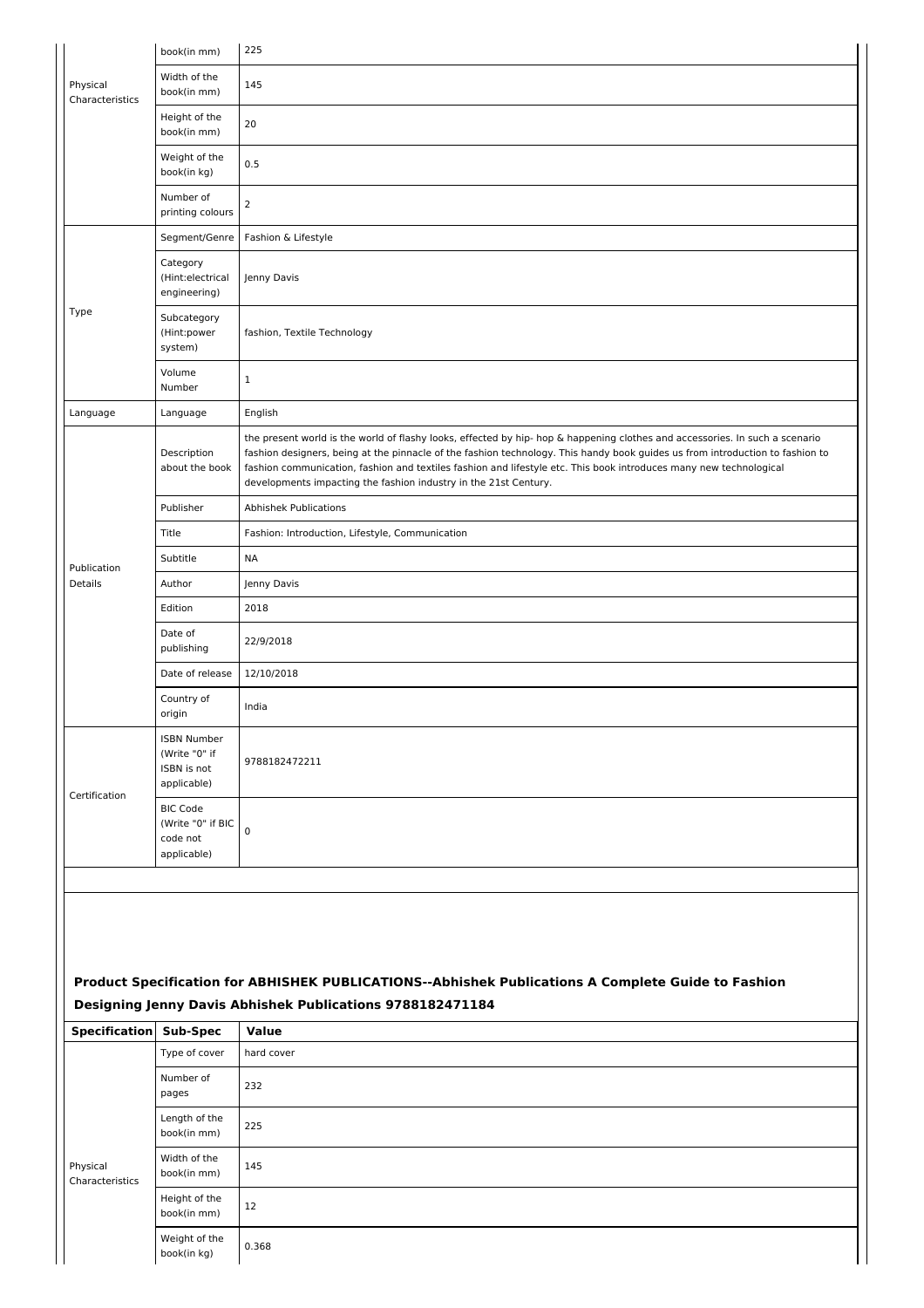|                                                      | Number of<br>printing colours                                     | $\overline{2}$                                                                                                                                                                                                                                                                                                                                                                                                                                                                                                                                                                                                                                                                                                                  |
|------------------------------------------------------|-------------------------------------------------------------------|---------------------------------------------------------------------------------------------------------------------------------------------------------------------------------------------------------------------------------------------------------------------------------------------------------------------------------------------------------------------------------------------------------------------------------------------------------------------------------------------------------------------------------------------------------------------------------------------------------------------------------------------------------------------------------------------------------------------------------|
|                                                      | Segment/Genre                                                     | Fashion & Lifestyle                                                                                                                                                                                                                                                                                                                                                                                                                                                                                                                                                                                                                                                                                                             |
|                                                      |                                                                   |                                                                                                                                                                                                                                                                                                                                                                                                                                                                                                                                                                                                                                                                                                                                 |
|                                                      | Category<br>(Hint:electrical<br>engineering)                      | Jenny Davis                                                                                                                                                                                                                                                                                                                                                                                                                                                                                                                                                                                                                                                                                                                     |
| Type                                                 | Subcategory<br>(Hint:power<br>system)                             | <b>Textile Technology</b>                                                                                                                                                                                                                                                                                                                                                                                                                                                                                                                                                                                                                                                                                                       |
|                                                      | Volume<br>Number                                                  | $\mathbf{1}$                                                                                                                                                                                                                                                                                                                                                                                                                                                                                                                                                                                                                                                                                                                    |
| Language                                             | Language                                                          | English                                                                                                                                                                                                                                                                                                                                                                                                                                                                                                                                                                                                                                                                                                                         |
|                                                      | Description<br>about the book                                     | All fashion materials, like silk, modes of weaving fabric, velvet and brocade, products like lace, accessories, such as wigs, hats,<br>fans, walking stick etc. and jewellery made of precious and semi precious stones, pearls, display the wealth and the social status<br>of the person wearing the outfit. One can make educated assump tions about a society by studying its clothing trends. This book<br>is a guide to the world of Fashion. It provides with complete knowledge of fashion discussing where it began, how it began and<br>what was the course it followed till today. All impor tant facts pertaining to fashion like clothing, textile, stitching etc. have been<br>elaborately discussed in the book. |
|                                                      | Publisher                                                         | <b>Abhishek Publications</b>                                                                                                                                                                                                                                                                                                                                                                                                                                                                                                                                                                                                                                                                                                    |
|                                                      | Title                                                             | A Complete Guide to Fashion Designing                                                                                                                                                                                                                                                                                                                                                                                                                                                                                                                                                                                                                                                                                           |
| Publication<br>Details                               | Subtitle                                                          | <b>NA</b>                                                                                                                                                                                                                                                                                                                                                                                                                                                                                                                                                                                                                                                                                                                       |
|                                                      | Author                                                            | Jenny Davis                                                                                                                                                                                                                                                                                                                                                                                                                                                                                                                                                                                                                                                                                                                     |
|                                                      | Edition                                                           | 2019                                                                                                                                                                                                                                                                                                                                                                                                                                                                                                                                                                                                                                                                                                                            |
|                                                      | Date of<br>publishing                                             | 15/9/2018                                                                                                                                                                                                                                                                                                                                                                                                                                                                                                                                                                                                                                                                                                                       |
|                                                      | Date of release                                                   | 29/9/2018                                                                                                                                                                                                                                                                                                                                                                                                                                                                                                                                                                                                                                                                                                                       |
|                                                      | Country of<br>origin                                              | India                                                                                                                                                                                                                                                                                                                                                                                                                                                                                                                                                                                                                                                                                                                           |
| Certification                                        | <b>ISBN Number</b><br>(Write "0" if<br>ISBN is not<br>applicable) | 9788182471184                                                                                                                                                                                                                                                                                                                                                                                                                                                                                                                                                                                                                                                                                                                   |
|                                                      | <b>BIC Code</b><br>(Write "0" if BIC<br>code not<br>applicable)   | $\pmb{0}$                                                                                                                                                                                                                                                                                                                                                                                                                                                                                                                                                                                                                                                                                                                       |
|                                                      |                                                                   |                                                                                                                                                                                                                                                                                                                                                                                                                                                                                                                                                                                                                                                                                                                                 |
| <b>Specification</b>                                 | Sub-Spec                                                          | Product Specification for ABHISHEK PUBLICATIONS--Abhishek Publications TEXTILE SPINNING WEAVING AND<br><b>DESIGNING M.G.Mahadevan Abhishek Publications 9788182471078</b><br><b>Value</b>                                                                                                                                                                                                                                                                                                                                                                                                                                                                                                                                       |
|                                                      | Type of cover                                                     | hard cover                                                                                                                                                                                                                                                                                                                                                                                                                                                                                                                                                                                                                                                                                                                      |
|                                                      | Number of pages                                                   | 277                                                                                                                                                                                                                                                                                                                                                                                                                                                                                                                                                                                                                                                                                                                             |
|                                                      | Length of the book(in<br>mm)                                      | 225                                                                                                                                                                                                                                                                                                                                                                                                                                                                                                                                                                                                                                                                                                                             |
| Physical                                             | Width of the book(in<br>mm)                                       | 145                                                                                                                                                                                                                                                                                                                                                                                                                                                                                                                                                                                                                                                                                                                             |
| Characteristics                                      | Height of the book(in<br>mm)                                      | 18                                                                                                                                                                                                                                                                                                                                                                                                                                                                                                                                                                                                                                                                                                                              |
|                                                      | Weight of the book(in<br>kg)                                      | 0.34                                                                                                                                                                                                                                                                                                                                                                                                                                                                                                                                                                                                                                                                                                                            |
|                                                      | Number of printing<br>colours                                     | 2                                                                                                                                                                                                                                                                                                                                                                                                                                                                                                                                                                                                                                                                                                                               |
|                                                      | Segment/Genre                                                     | Design                                                                                                                                                                                                                                                                                                                                                                                                                                                                                                                                                                                                                                                                                                                          |
| Category<br>(Hint:electrical<br>engineering)<br>Type |                                                                   | M.G.Mahadevan                                                                                                                                                                                                                                                                                                                                                                                                                                                                                                                                                                                                                                                                                                                   |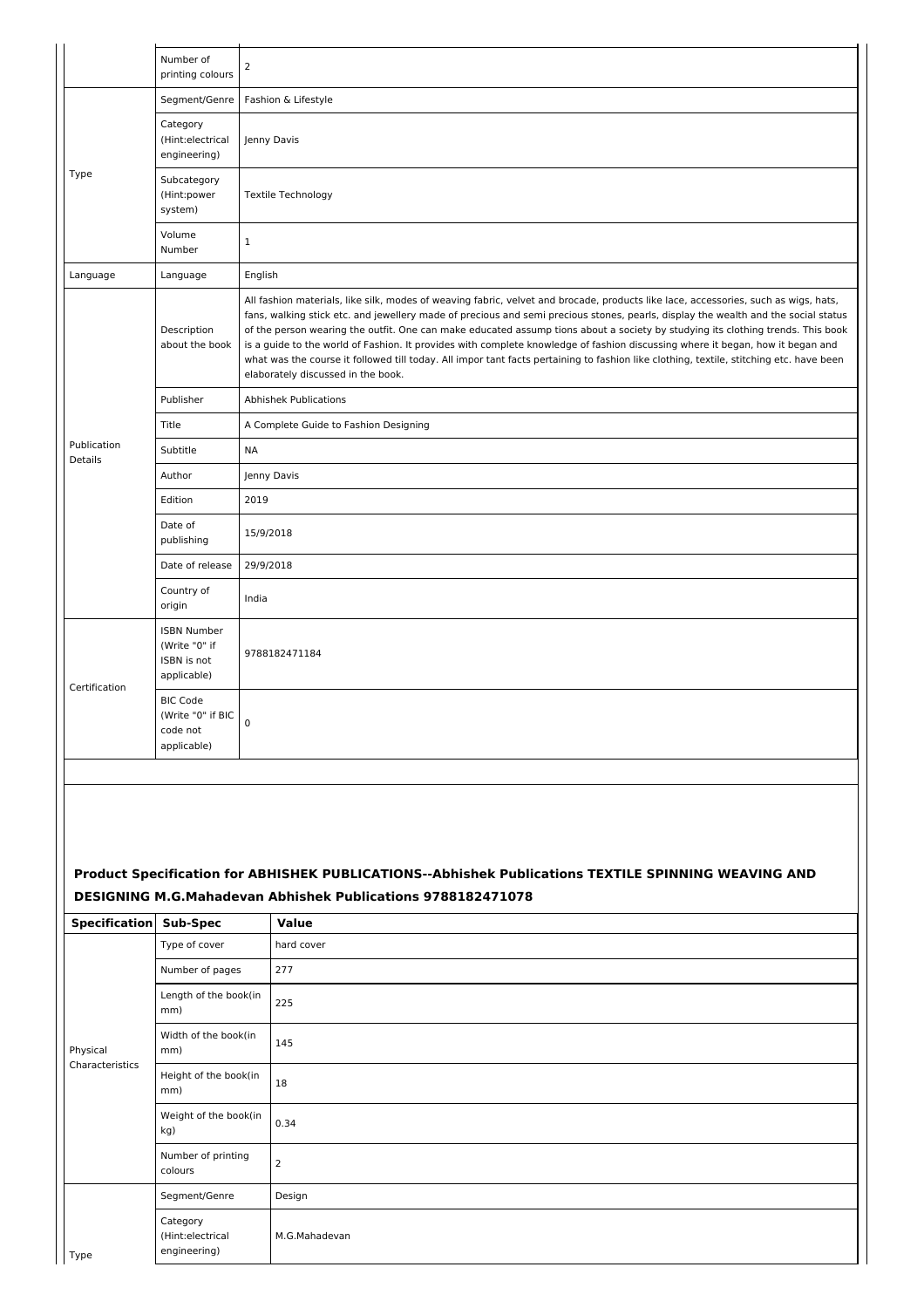|               | Subcategory<br>(Hint:power system)                             | <b>Texxtile Technology</b>                                                                                                                                                                                                                                                        |
|---------------|----------------------------------------------------------------|-----------------------------------------------------------------------------------------------------------------------------------------------------------------------------------------------------------------------------------------------------------------------------------|
|               | Volume Number                                                  | $\mathbf{1}$                                                                                                                                                                                                                                                                      |
| Language      | Language                                                       | English                                                                                                                                                                                                                                                                           |
|               | Description about the<br>book                                  | Contents: The book contains detailed chapters on the following topics 1.Basic aspects of textile fibres 2.Structure and<br>properties of textile fibres 3. Spinning Diagonasis 4. Textile weaving 5. Braiding processes 6. Designing mechatronics<br>7. Textile industry in india |
|               | Publisher                                                      | <b>Abhishek Publications</b>                                                                                                                                                                                                                                                      |
|               | Title                                                          | TEXTILE SPINNING WEAVING AND DESIGNING                                                                                                                                                                                                                                            |
| Publication   | Subtitle                                                       | <b>NA</b>                                                                                                                                                                                                                                                                         |
| Details       | Author                                                         | M.G.Mahadevan                                                                                                                                                                                                                                                                     |
|               | Edition                                                        | 2016                                                                                                                                                                                                                                                                              |
|               | Date of publishing                                             | 05-05-2016                                                                                                                                                                                                                                                                        |
|               | Date of release                                                | 10-06-2016                                                                                                                                                                                                                                                                        |
|               | Country of origin                                              | India                                                                                                                                                                                                                                                                             |
| Certification | <b>ISBN Number (Write</b><br>"0" if ISBN is not<br>applicable) | 9788182471078                                                                                                                                                                                                                                                                     |
|               | BIC Code (Write "0" if<br>BIC code not<br>applicable)          | 0                                                                                                                                                                                                                                                                                 |

# **Product Specification for ABHISHEK PUBLICATIONS--Abhishek Publications Handbook of Weaving W.S.Murphy Abhishek Publications 9788185733746**

| <b>Specification</b>        | Sub-Spec                                     | <b>Value</b>                                                                                                                                                                                                                                                                                                                                                                                                                                                                                                                                               |
|-----------------------------|----------------------------------------------|------------------------------------------------------------------------------------------------------------------------------------------------------------------------------------------------------------------------------------------------------------------------------------------------------------------------------------------------------------------------------------------------------------------------------------------------------------------------------------------------------------------------------------------------------------|
|                             | Type of cover                                | hard cover                                                                                                                                                                                                                                                                                                                                                                                                                                                                                                                                                 |
|                             | Number of<br>pages                           | 270                                                                                                                                                                                                                                                                                                                                                                                                                                                                                                                                                        |
|                             | Length of the<br>book(in mm)                 | 252                                                                                                                                                                                                                                                                                                                                                                                                                                                                                                                                                        |
| Physical<br>Characteristics | Width of the<br>book(in mm)                  | 165                                                                                                                                                                                                                                                                                                                                                                                                                                                                                                                                                        |
|                             | Height of the<br>book(in mm)                 | 20                                                                                                                                                                                                                                                                                                                                                                                                                                                                                                                                                         |
|                             | Weight of the<br>book(in kg)                 | 0.563                                                                                                                                                                                                                                                                                                                                                                                                                                                                                                                                                      |
|                             | Number of<br>printing colours                | 2                                                                                                                                                                                                                                                                                                                                                                                                                                                                                                                                                          |
|                             | Segment/Genre                                | Technology & Engineering                                                                                                                                                                                                                                                                                                                                                                                                                                                                                                                                   |
|                             | Category<br>(Hint:electrical<br>engineering) | W.S.Murphy                                                                                                                                                                                                                                                                                                                                                                                                                                                                                                                                                 |
| Type                        | Subcategory<br>(Hint:power<br>system)        | Textile Technology                                                                                                                                                                                                                                                                                                                                                                                                                                                                                                                                         |
|                             | Volume<br>Number                             | 1                                                                                                                                                                                                                                                                                                                                                                                                                                                                                                                                                          |
| Language                    | Language                                     | English                                                                                                                                                                                                                                                                                                                                                                                                                                                                                                                                                    |
|                             | Description<br>about the book                | HANDBOOK OF WEAVING this incomparable scholarly resource remains the most thorough work available on the subject,<br>covering every aspect of weaving.the range of subject is comprehensive but explained properly with hundreds of illustration. the<br>major contents of the book are as under: 1.the plain loom and its development.2.the products of loom.3.the power loom.4.the<br>tappet system of warp shedding.5.the dobby.6.the jaquard.7.the reed or sley.8. the weft mechanism.9.minor loom<br>mounting.10.the going part.11.automatic weaving. |
|                             | Publisher                                    | <b>Abhishek Publications</b>                                                                                                                                                                                                                                                                                                                                                                                                                                                                                                                               |
|                             |                                              |                                                                                                                                                                                                                                                                                                                                                                                                                                                                                                                                                            |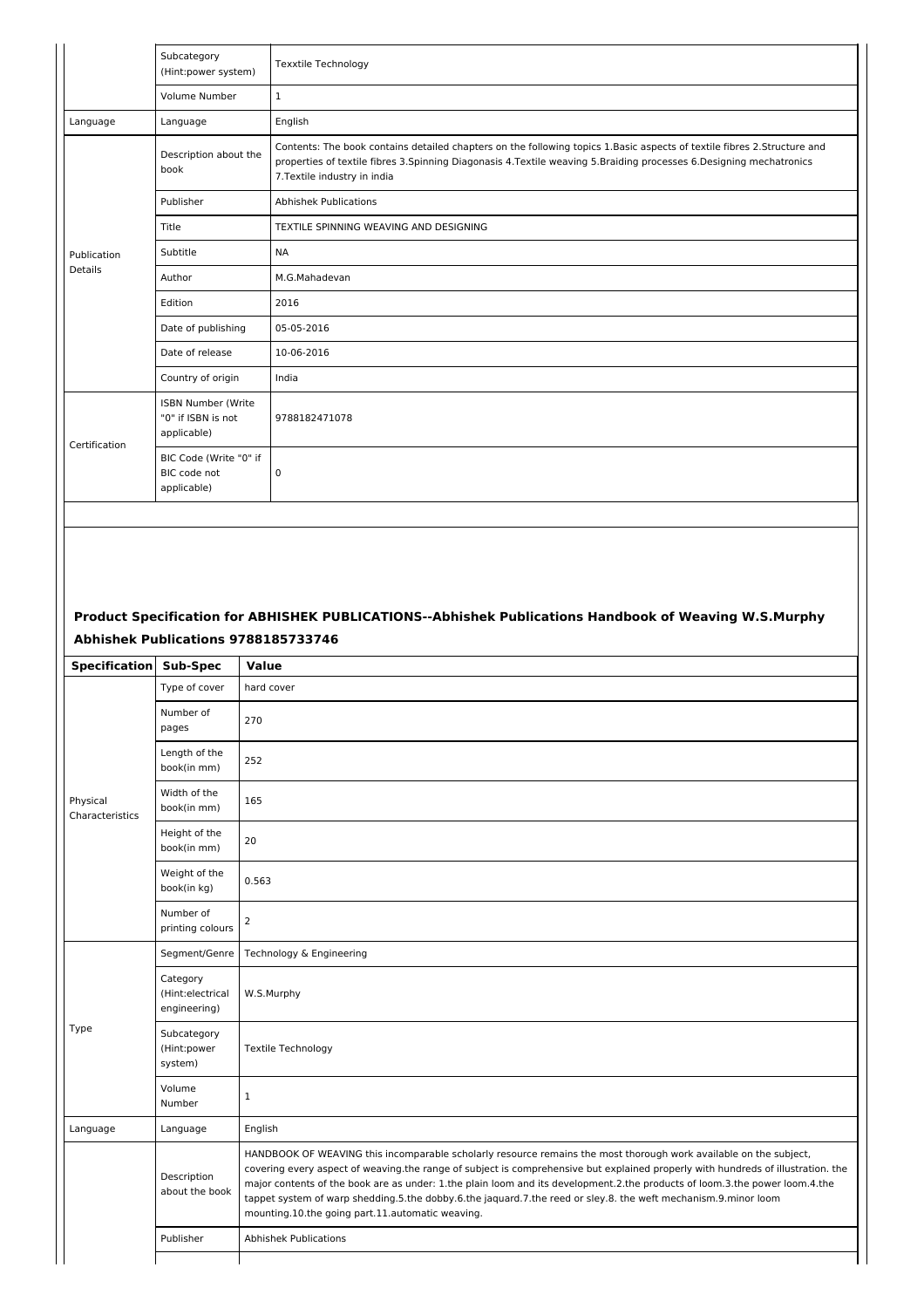|                             | Title                                                             | Handbook of Weaving                                                                                                                                                                                                                                                                                                                                                                                                                                                                                                                                                                                                                                                                                                                                                                                                                                                                                                                                                                                                                                                                                                                                                                           |
|-----------------------------|-------------------------------------------------------------------|-----------------------------------------------------------------------------------------------------------------------------------------------------------------------------------------------------------------------------------------------------------------------------------------------------------------------------------------------------------------------------------------------------------------------------------------------------------------------------------------------------------------------------------------------------------------------------------------------------------------------------------------------------------------------------------------------------------------------------------------------------------------------------------------------------------------------------------------------------------------------------------------------------------------------------------------------------------------------------------------------------------------------------------------------------------------------------------------------------------------------------------------------------------------------------------------------|
| Publication                 | Subtitle                                                          | <b>NA</b>                                                                                                                                                                                                                                                                                                                                                                                                                                                                                                                                                                                                                                                                                                                                                                                                                                                                                                                                                                                                                                                                                                                                                                                     |
| <b>Details</b>              | Author                                                            | W.S.Murphy                                                                                                                                                                                                                                                                                                                                                                                                                                                                                                                                                                                                                                                                                                                                                                                                                                                                                                                                                                                                                                                                                                                                                                                    |
|                             | Edition                                                           | 2021                                                                                                                                                                                                                                                                                                                                                                                                                                                                                                                                                                                                                                                                                                                                                                                                                                                                                                                                                                                                                                                                                                                                                                                          |
|                             | Date of<br>publishing                                             | 15-05-2019                                                                                                                                                                                                                                                                                                                                                                                                                                                                                                                                                                                                                                                                                                                                                                                                                                                                                                                                                                                                                                                                                                                                                                                    |
|                             | Date of release                                                   | 30-05-2019                                                                                                                                                                                                                                                                                                                                                                                                                                                                                                                                                                                                                                                                                                                                                                                                                                                                                                                                                                                                                                                                                                                                                                                    |
|                             | Country of<br>origin                                              | India                                                                                                                                                                                                                                                                                                                                                                                                                                                                                                                                                                                                                                                                                                                                                                                                                                                                                                                                                                                                                                                                                                                                                                                         |
| Certification               | <b>ISBN Number</b><br>(Write "0" if<br>ISBN is not<br>applicable) | 9788185733746                                                                                                                                                                                                                                                                                                                                                                                                                                                                                                                                                                                                                                                                                                                                                                                                                                                                                                                                                                                                                                                                                                                                                                                 |
|                             | <b>BIC Code</b><br>(Write "0" if BIC<br>code not<br>applicable)   | $\mathbf 0$                                                                                                                                                                                                                                                                                                                                                                                                                                                                                                                                                                                                                                                                                                                                                                                                                                                                                                                                                                                                                                                                                                                                                                                   |
|                             |                                                                   |                                                                                                                                                                                                                                                                                                                                                                                                                                                                                                                                                                                                                                                                                                                                                                                                                                                                                                                                                                                                                                                                                                                                                                                               |
|                             |                                                                   |                                                                                                                                                                                                                                                                                                                                                                                                                                                                                                                                                                                                                                                                                                                                                                                                                                                                                                                                                                                                                                                                                                                                                                                               |
|                             |                                                                   |                                                                                                                                                                                                                                                                                                                                                                                                                                                                                                                                                                                                                                                                                                                                                                                                                                                                                                                                                                                                                                                                                                                                                                                               |
|                             |                                                                   | Product Specification for ABHISHEK PUBLICATIONS--Abhishek Publications Weaving Preparation Technology Dr .N                                                                                                                                                                                                                                                                                                                                                                                                                                                                                                                                                                                                                                                                                                                                                                                                                                                                                                                                                                                                                                                                                   |
|                             |                                                                   | Gokerneshan Abhishek Publications 9788182472341                                                                                                                                                                                                                                                                                                                                                                                                                                                                                                                                                                                                                                                                                                                                                                                                                                                                                                                                                                                                                                                                                                                                               |
| Specification               | Sub-Spec<br>Type of cover                                         | Value<br>hard cover                                                                                                                                                                                                                                                                                                                                                                                                                                                                                                                                                                                                                                                                                                                                                                                                                                                                                                                                                                                                                                                                                                                                                                           |
|                             |                                                                   |                                                                                                                                                                                                                                                                                                                                                                                                                                                                                                                                                                                                                                                                                                                                                                                                                                                                                                                                                                                                                                                                                                                                                                                               |
|                             | Number of<br>pages                                                | 275                                                                                                                                                                                                                                                                                                                                                                                                                                                                                                                                                                                                                                                                                                                                                                                                                                                                                                                                                                                                                                                                                                                                                                                           |
|                             | Length of the<br>book(in mm)                                      | 225                                                                                                                                                                                                                                                                                                                                                                                                                                                                                                                                                                                                                                                                                                                                                                                                                                                                                                                                                                                                                                                                                                                                                                                           |
| Physical<br>Characteristics | Width of the<br>book(in mm)                                       | 145                                                                                                                                                                                                                                                                                                                                                                                                                                                                                                                                                                                                                                                                                                                                                                                                                                                                                                                                                                                                                                                                                                                                                                                           |
|                             | Height of the<br>book(in mm)                                      | 17                                                                                                                                                                                                                                                                                                                                                                                                                                                                                                                                                                                                                                                                                                                                                                                                                                                                                                                                                                                                                                                                                                                                                                                            |
|                             | Weight of the<br>book(in kg)                                      | 0.394                                                                                                                                                                                                                                                                                                                                                                                                                                                                                                                                                                                                                                                                                                                                                                                                                                                                                                                                                                                                                                                                                                                                                                                         |
|                             | Number of<br>printing colours                                     | $\overline{2}$                                                                                                                                                                                                                                                                                                                                                                                                                                                                                                                                                                                                                                                                                                                                                                                                                                                                                                                                                                                                                                                                                                                                                                                |
|                             | Segment/Genre                                                     | Technology & Engineering                                                                                                                                                                                                                                                                                                                                                                                                                                                                                                                                                                                                                                                                                                                                                                                                                                                                                                                                                                                                                                                                                                                                                                      |
|                             | Category<br>(Hint:electrical<br>engineering)                      | Dr .N Gokerneshan                                                                                                                                                                                                                                                                                                                                                                                                                                                                                                                                                                                                                                                                                                                                                                                                                                                                                                                                                                                                                                                                                                                                                                             |
| Type                        | Subcategory<br>(Hint:power<br>system)                             | <b>Textile Technology</b>                                                                                                                                                                                                                                                                                                                                                                                                                                                                                                                                                                                                                                                                                                                                                                                                                                                                                                                                                                                                                                                                                                                                                                     |
|                             | Volume<br>Number                                                  | $\mathbf{1}$                                                                                                                                                                                                                                                                                                                                                                                                                                                                                                                                                                                                                                                                                                                                                                                                                                                                                                                                                                                                                                                                                                                                                                                  |
| Language                    | Language                                                          | English                                                                                                                                                                                                                                                                                                                                                                                                                                                                                                                                                                                                                                                                                                                                                                                                                                                                                                                                                                                                                                                                                                                                                                                       |
|                             | Description<br>about the book                                     | The book has been prepared considering the dire need of the students. It is indeed intriguing to note that no text books are<br>available, that cover the entire sequence of processes in the area of weaving preparation. Students therefore had to refer to a<br>number of books. The unique feature of the book is that it meets the syllabi requirements of the universities/polytechnics. The<br>book is divided into four divisions, namely, winding, warping, sizing, and drawing. A special chapter has been devoted to the<br>preparatory aspects of micro denier yarns. Also the latest BTRA norms are included. This makes the book very valuable to<br>students. The topic on winding covers all the basic aspects of the winding process, technological developments, winding aspects<br>of sewing threads, and winding of packages for dyeing. The section in warping discusses about the types of warping,<br>productivity, quality related aspects and modern developments. The section on sizing deals with the basic process, principle,<br>chemistry, developments and quality control. The readers will find the book to be very useful for teaching as well as learning. |
|                             | Publisher                                                         | <b>Abhishek Publications</b>                                                                                                                                                                                                                                                                                                                                                                                                                                                                                                                                                                                                                                                                                                                                                                                                                                                                                                                                                                                                                                                                                                                                                                  |
|                             | Title                                                             | <b>Weaving Preparation Technology</b>                                                                                                                                                                                                                                                                                                                                                                                                                                                                                                                                                                                                                                                                                                                                                                                                                                                                                                                                                                                                                                                                                                                                                         |
| Publication                 | Subtitle                                                          | Na                                                                                                                                                                                                                                                                                                                                                                                                                                                                                                                                                                                                                                                                                                                                                                                                                                                                                                                                                                                                                                                                                                                                                                                            |
| Details                     | Author                                                            | Dr .N Gokerneshan                                                                                                                                                                                                                                                                                                                                                                                                                                                                                                                                                                                                                                                                                                                                                                                                                                                                                                                                                                                                                                                                                                                                                                             |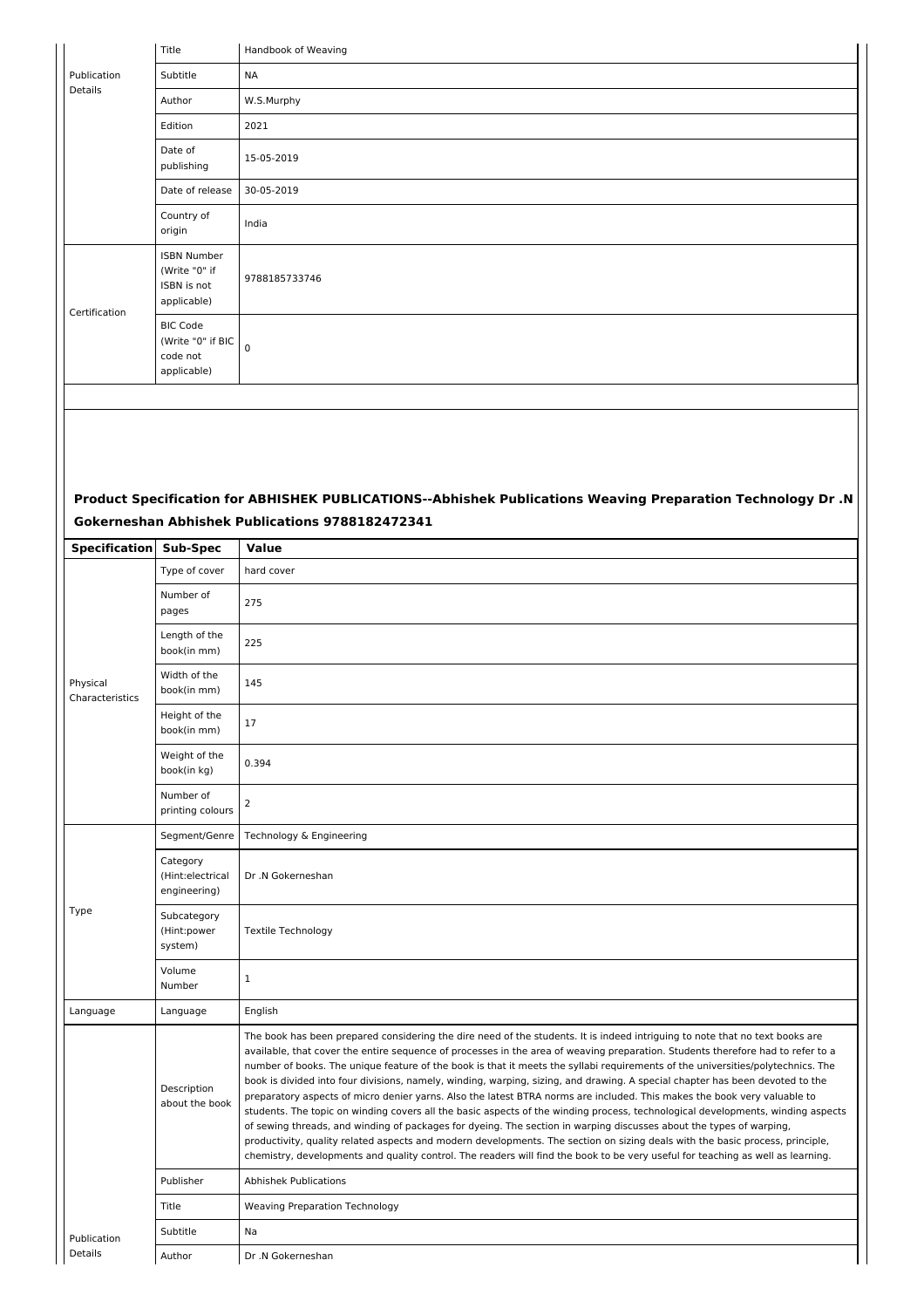|                             | Author<br>Biography                                               | Dr.N.Gokerneshan is principal at the NIFT TEA College of knitwear fashion, tiruppur. He has Contributed over 80 technical and<br>research articles in various leading national and international journals, Principal investigator in TIFAC sponsored survey project,<br>co investigator in DST project in joint collaboration with IIT madras, Chennai, Peer reviewer Insome leading international research<br>journals, Authored 5 text books on various subject of textiles.                                                                   |
|-----------------------------|-------------------------------------------------------------------|--------------------------------------------------------------------------------------------------------------------------------------------------------------------------------------------------------------------------------------------------------------------------------------------------------------------------------------------------------------------------------------------------------------------------------------------------------------------------------------------------------------------------------------------------|
|                             | Edition                                                           | 2015                                                                                                                                                                                                                                                                                                                                                                                                                                                                                                                                             |
|                             | Date of<br>publishing                                             | 05-06-2015                                                                                                                                                                                                                                                                                                                                                                                                                                                                                                                                       |
|                             | Date of release                                                   | 12-07-2015                                                                                                                                                                                                                                                                                                                                                                                                                                                                                                                                       |
|                             | Country of<br>origin                                              | India                                                                                                                                                                                                                                                                                                                                                                                                                                                                                                                                            |
| Certification               | <b>ISBN Number</b><br>(Write "0" if<br>ISBN is not<br>applicable) | 9788182472341                                                                                                                                                                                                                                                                                                                                                                                                                                                                                                                                    |
|                             | <b>BIC Code</b><br>(Write "0" if BIC<br>code not<br>applicable)   | $\mathbf 0$                                                                                                                                                                                                                                                                                                                                                                                                                                                                                                                                      |
|                             |                                                                   |                                                                                                                                                                                                                                                                                                                                                                                                                                                                                                                                                  |
|                             |                                                                   | Product Specification for ABHISHEK PUBLICATIONS--Abhishek Publications Modern Weaving Technology 1.<br>GENERAL INFORMATION J.K.Arora Abhishek Publications 9788185733414                                                                                                                                                                                                                                                                                                                                                                         |
| <b>Specification</b>        | <b>Sub-Spec</b>                                                   | Value                                                                                                                                                                                                                                                                                                                                                                                                                                                                                                                                            |
|                             | Type of cover<br>Number of<br>pages                               | hard cover<br>290                                                                                                                                                                                                                                                                                                                                                                                                                                                                                                                                |
|                             | Length of the<br>book(in mm)                                      | 225                                                                                                                                                                                                                                                                                                                                                                                                                                                                                                                                              |
| Physical<br>Characteristics | Width of the<br>book(in mm)                                       | 145                                                                                                                                                                                                                                                                                                                                                                                                                                                                                                                                              |
|                             | Height of the<br>book(in mm)                                      | 20                                                                                                                                                                                                                                                                                                                                                                                                                                                                                                                                               |
|                             | Weight of the<br>book(in kg)                                      | 0.457                                                                                                                                                                                                                                                                                                                                                                                                                                                                                                                                            |
|                             | Number of<br>printing colours                                     | $\overline{2}$                                                                                                                                                                                                                                                                                                                                                                                                                                                                                                                                   |
|                             | Segment/Genre                                                     | Technology & Engineering                                                                                                                                                                                                                                                                                                                                                                                                                                                                                                                         |
|                             | Category<br>(Hint:electrical<br>engineering)                      | J.K.Arora                                                                                                                                                                                                                                                                                                                                                                                                                                                                                                                                        |
| Type                        | Subcategory<br>(Hint:power<br>system)                             | textile technology                                                                                                                                                                                                                                                                                                                                                                                                                                                                                                                               |
|                             | Volume<br>Number                                                  | $\mathbf{1}$                                                                                                                                                                                                                                                                                                                                                                                                                                                                                                                                     |
| Language                    | Language                                                          | English                                                                                                                                                                                                                                                                                                                                                                                                                                                                                                                                          |
|                             | Description<br>about the book                                     | There are many books available in the market on weaving mechanism or relevent subject but there is hardly any matter on<br>modern weaving mechanism. So keeping in mind the problems of weaving students, the Author taken up this project to write a<br>handy book on this subject. This book provides the readers a clear picture about the definition, scope, value and methods of<br>weaving in simple, plain and lucid language so that one can easily understand the Each and every aspect is dissed thoroughly<br>from elementary method. |
|                             |                                                                   |                                                                                                                                                                                                                                                                                                                                                                                                                                                                                                                                                  |

Title Modern Weaving Technology 1. GENERAL INFORMATION

Publication Details

Subtitle NA Author J.K.Arora Edition 2020 Date of 10/01/2018